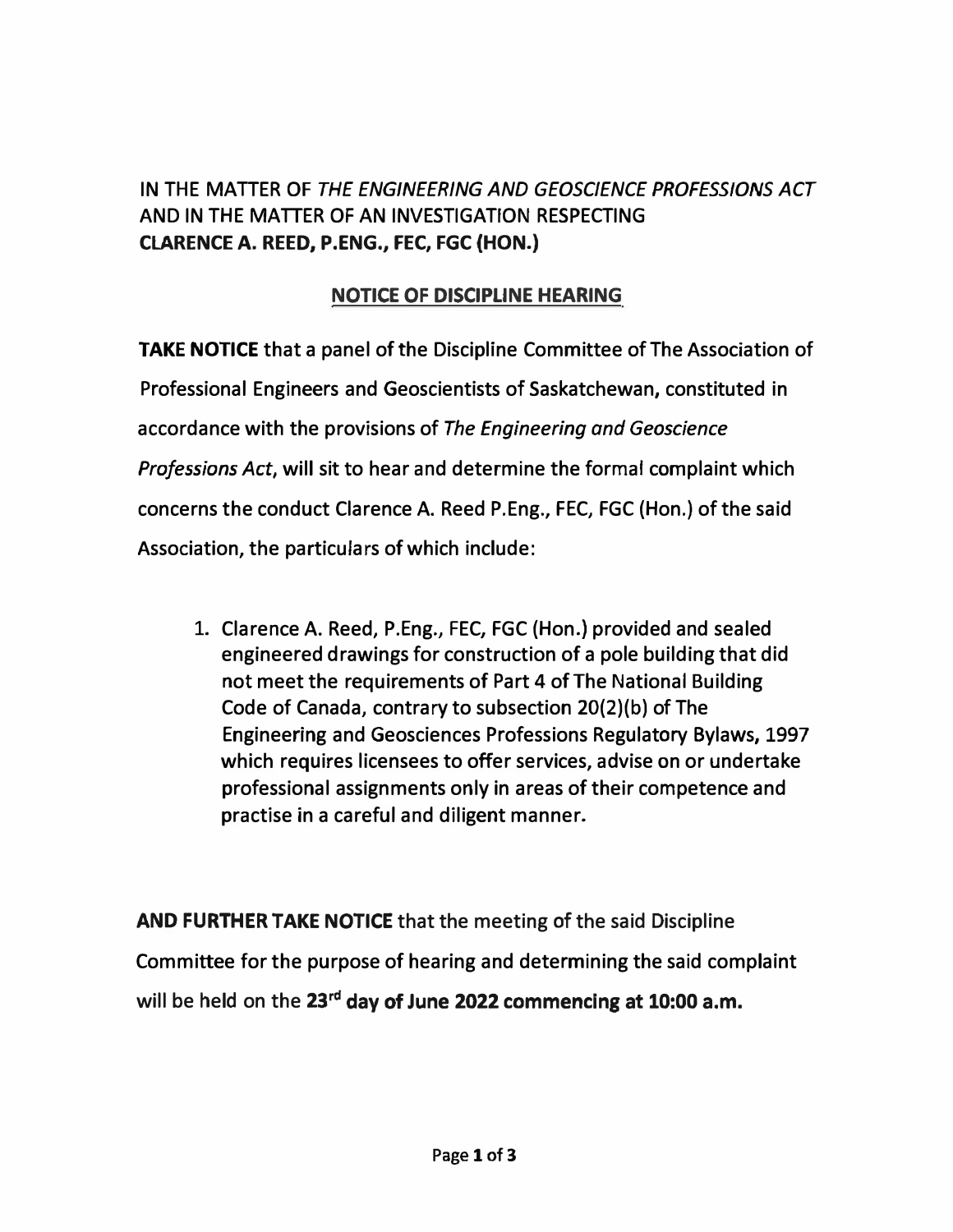**AND FURTHER TAKE NOTICE that the meeting of the Discipline Committee**  for the purpose of hearing and determining the said complaint will be **conducted at:** 

**Hilton Garden Inn Saskatoon Yorkton Meeting Room 90 22nd Street East Saskatoon SK S7K 3X6** 

**AND FURTHER TAKE NOTICE that Clarence A. Reed P.Eng., FEC, FGC {Hon.) shall be entitled to appear and be heard and be accompanied by counsel at such hearing and to call, examine and cross-examine witnesses.** 

**AND FURTHER TAKE NOTICE that if Clarence A. Reed P.Eng., FEC, FGC {Hon.) fails to attend or appear at the said hearing, either in person or by counsel, the Discipline Committee upon proof of service of this Notice upon Clarence A. Reed P.Eng., FEC, FGC (Hon.), may proceed with the hearing in his absence and may impose any of the penalties prescribed by** *The Engineering and Geoscience Professions Act.*